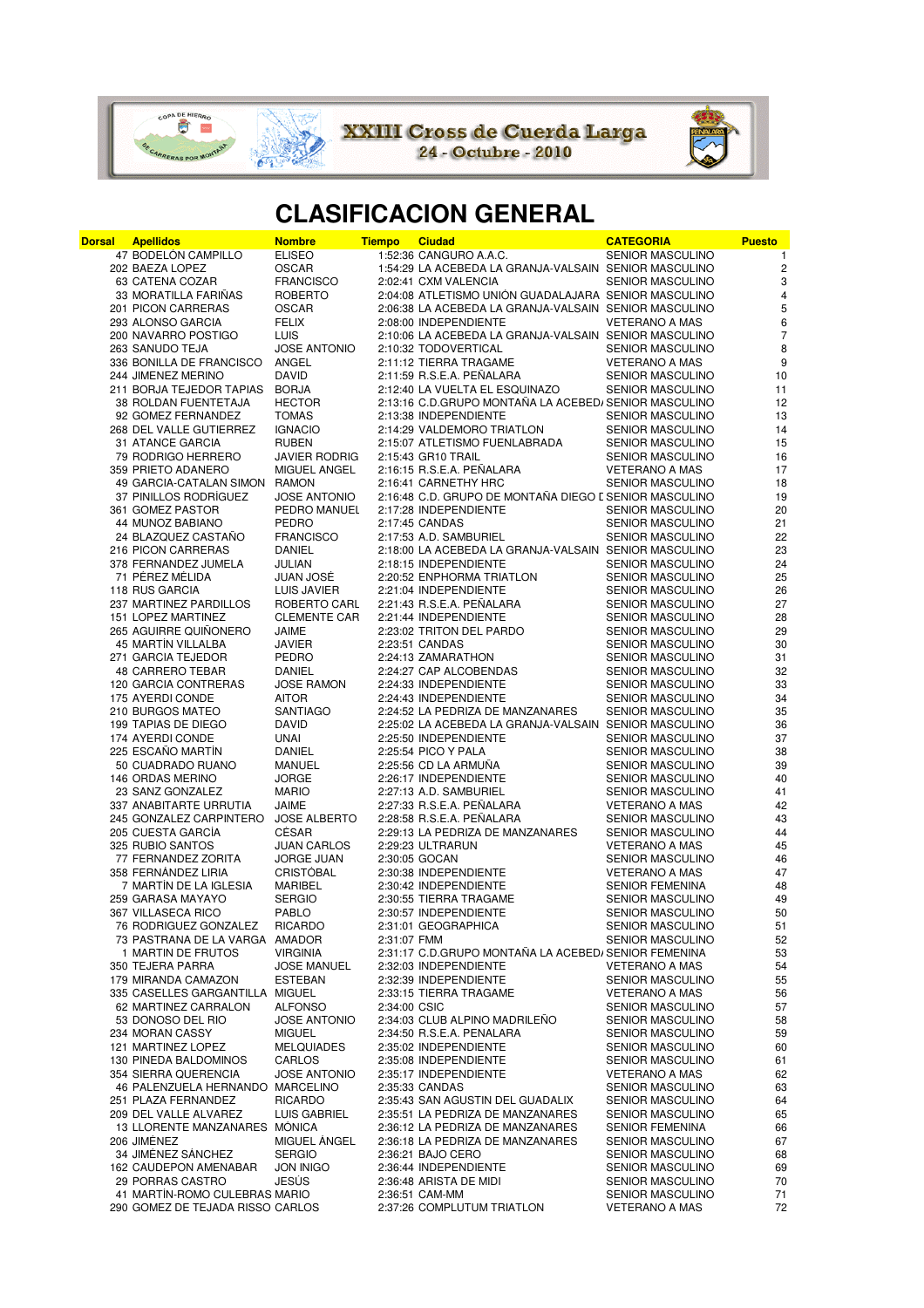331 REY TADEO MAURO 2:38:26 R.S.E.A. PEÑALARA 368 GARCIA-ARANDA ROJAS 20 GONZALEZ DEL VALLE LUIS 2:54:08 15NONSTOP<br>19 JIMENEZ HEFFERNAN JOSE A 2:54:10 15NONSTOP

 GALLEGO MOLANO BERNARDO 2:37:54 R.S.E.A. PEÑALARA SENIOR MASCULINO 74 JURADO GOMEZ JAIME 2:38:53 LA BICI DE PIEDRA SENIOR MASCULINO 76 374 ALAMEDA FERNANZDEZ MARCOS 2:38:59 INDEPENDIENTE SENIOR MASCULINO 78<br>287 POZA PEÑA 2005E ANTONIO 2:39:06 C.A. MORALEJA DE ENMEDIO VETERANO A MAS 79 287 POZA PEÑA JOSE ANTONIO 2:39:06 C.A. MORALEJA DE ENMEDIO VETERANO A MAS 95 ALCALÁ PENADÉS CARLOS 2:39:26 INDEPENDIENTE SENIOR MASCULINO 80<br>243 ARRIBAS MARTINEZ TOMAS 2:39:31 R.S.E.A. PEÑALARA SENIOR MASCULINO 81 2:39:31 R.S.E.A. PEÑALARA SENIOR MASCULINO 81 GONZÁLEZ LÓPEZ DAVID 2:39:42 INDEPENDIENTE SENIOR MASCULINO 82 ROBLES PICON RAÚL 2:39:57 LEÓN-CORRE SENIOR MASCULINO 83 FERNANDEZ GONZALEZ ISIDRO 2:40:04 INDEPENDIENTE VETERANO A MAS 84 RODRIGUEZ GALINDO ALVARO 2:40:09 A6 TRIATLON SENIOR MASCULINO 85 ORTIZ MISAS RUBÉN 2:40:22 CLUB RIBEREÑO SENIOR MASCULINO 87 212 MANZANEQUE LOPEZ-ROC VICENTE 2:40:23 LAS ROZAS EL ABAJON SENIOR MASCULINO 88 PARRÓN PINO PABLO ENRIQUE 2:40:44 R.S.E.A. PEÑALARA SENIOR MASCULINO 89 2:40:48 INDEPENDIENTE FERNANDEZ JIMENEZ JAVIER 2:41:02 CHOLO SENIOR MASCULINO 91 TAYLOR JULIA TAYLOR 2:41:04 NEMUS VETERANA A FEM 92 58 HERMOSILLA BERAZA MARCO 2:41:08 CREANDO CAMINOS SENIOR MASCULINO 93<br>55 FERNANDEZI OPEZ JOSE ERANCISC 2:41:23 CLUB ATI ETISMO CALAMBRES SENIOR MASCULINO 94 FERNANDEZ LOPEZ JOSE FRANCISCO 2:41:23 CLUB ATLETISMO CALAMBRES SENIOR MASCULINO 94 ZUNEL BALLESTER DAVID 2:41:24 INDEPENDIENTE SENIOR MASCULINO 95 TORRES MOLINA FILEMON 2:41:52 INDEPENDIENTE SENIOR MASCULINO 96 GARCIA BLANCO PALOMA 2:42:03 INDEPENDIENTE VETERANA A FEM 97 CAMPO ASTILLEROS ALBERTO 2:42:07 INDEPENDIENTE SENIOR MASCULINO 98 CERAZAL ALVAREZ EDUARDO 2:42:08 INDEPENDIENTE SENIOR MASCULINO 99  $\begin{array}{ll}\n\text{JOSE LUIS} & 2:42:12 \text{ INDEPENDIENTE} & \text{SENIOR MASCULINO} \\
\text{FRANCISCO JAV} & 2:42:14 \text{ EL VINCULO} & & \text{SENIOR MASCULINO}\n\end{array}$ 68 GARCIA MORALES FRANCISCO JAV 2:42:14 EL VINCULO SENIOR MASCULINO 101 GARCIA MORALES DAVID 2:42:18 EL VINCULO SENIOR MASCULINO 102 288 SANCHEZ GARCIA LUIS MIGUEL 2:42:37 C.A. MORALEJA DE ENMEDIO VETERANO A MAS 103<br>269 BARRADO VAQUERIZO ALEJANDRO 2:42:49 VALLEINCLÁN- PROSPERIDAD SENIOR MASCULINO 104 BARRADO VAQUERIZO ALEJANDRO 2:42:49 VALLEINCLÁN- PROSPERIDAD SENIOR MASCULINO 104 138 ALONSO PLAZA BRUNO 2:43:12 INDEPENDIENTE SENIOR MASCULINO 105 GARCIA MONSERRAT JAVIER 2:43:28 INDEPENDIENTE SENIOR MASCULINO 106 BERNALTE RUIZ MARTIN 2:43:52 INDEPENDIENTE SENIOR MASCULINO 107 GONZÁLEZ GÓMEZ ALVARO 2:44:05 INDEPENDIENTE SENIOR MASCULINO 108 PEREZ RODRIGUEZ JOSE MANUEL 2:44:14 TIERRA TRAGAME SENIOR MASCULINO 109 HERNÁNDEZ CHACÓN RODRIGO 2:44:28 INDEPENDIENTE SENIOR MASCULINO 110 2:44:34 INDEPENDIENTE VETERANO B MAS 111 59 QUINTANAR INIESTA MIGUEL 2:45:01 CRIPTANA VERTICAL SENIOR MASCULINO 112<br>207 LOPEZ VELASCO DAVID 2:45:41 LA PEDRIZA DE MANZANARES SENIOR MASCULINO 113 2:45:41 LA PEDRIZA DE MANZANARES SENIOR MASCULINO 113 CAPITÁN HERRAIZ SERGIO 2:45:55 ATLETISMO PIEDRABUENA SENIOR MASCULINO 114 2:45:58 CANGURO A.A.C. DE HOZ GARCIA-BELLIDO ALEJANDRO 2:46:06 ADOOR SENIOR MASCULINO 116 DONOSO DEL RIO JOSE ANTONIO 2:46:16 R.S.E.A. PEÑALARA SENIOR MASCULINO 117 FIERRO RUIZ BONIFACIO 2:47:05 TROTON.ES VETERANO B MAS 118 MOREIRA FARFÁN ANGEL LUIS 2:47:19 NEMUS SENIOR MASCULINO 119 DIAZ CAMINO HUGO 2:47:56 INDEPENDIENTE SENIOR MASCULINO 120 HIDALGO VASCO JAVIER 2:48:01 K2 SENIOR MASCULINO 121 127 JIMENEZ DE DIEGO GUILLERMO 2:48:18 INDEPENDIENTE SENIOR MASCULINO 122 BROS PIÑOL QUERALT 2:48:22 INDEPENDIENTE SENIOR FEMENINA 123 340 GUERRA GOMEZ RAFAEL 2:48:25 INDEPENDIENTE VETERANO A MAS 124 MUÑOZ ROMERO DIEGO 2:48:39 ENPHORMA TRIATLON SENIOR MASCULINO 125 GOMEZ IGLESIAS AGUSTIN 2:50:39 GORGOL SENIOR MASCULINO 126 DOMINGUEZ PALLAS GONZALO 2:51:15 INDEPENDIENTE VETERANO A MAS 127 54 SOUTULLO ESPERON ANGEL 2:52:00 CLUB ATLETISMO ALCOBENDAS SENIOR MASCULINO 129<br>294 QUINTANO ALONSO ENRIQUE 2:52:11 INDEPENDIENTE VETERANO A MAS 130 2:52:11 INDEPENDIENTE PRIETO SESARINO ALBERTO 2:52:19 INDEPENDIENTE SENIOR MASCULINO 131 SARMIENTO JIMÉNEZ CARLOS 2:52:34 INDEPENDIENTE SENIOR MASCULINO 132 PASERO GARCIA AITOR 2:52:43 ZAGROS TRIATLON SENIOR MASCULINO 133 236 POVEDA MAÑOSA MIGUEL ÁNGEL 2:52:46 R.S.E.A. PEÑALARA SENIOR MASCULINO 134 PASTOR BENITO LUIS ALFONSO 2:52:53 INDEPENDIENTE VETERANO A MAS 135 LARRASA GALVAN JOSE 2:52:59 INDEPENDIENTE SENIOR MASCULINO 136 JURADO GOMEZ JOSE MANUEL 2:53:03 LA BICI DE PIEDRA SENIOR MASCULINO 137 2:53:07 INDEPENDIENTE SENIOR MASCULINO 138 TRUEMAN JANE 2:53:10 INDEPENDIENTE VETERANA A FEM 139 MUÑIZ CALAF BERNARDINO 2:53:15 INDEPENDIENTE SENIOR MASCULINO 140 ALVAREZ FLEITAS JOSE MARIA 2:53:20 INDEPENDIENTE SENIOR MASCULINO 141 JIMENEZ HEFFERNAN JOSE A 2:54:10 15NONSTOP SENIOR MASCULINO 143 2:54:14 INDEPENDIENTE SENIOR MASCULINO 144 CASAL GONZÁLEZ - OUTÓNJAIME 2:54:31 INDEPENDIENTE SENIOR MASCULINO 145 284 RUIZ GARCIA JUAN MANUEL 2:54:40 A.D. SAMBURIEL VETERANO A MAS 146 101 PALACIOS SAN FELIPE GUSTAVO 2:54:40 INDEPENDIENTE SENIOR MASCULINO 147<br>238 VICIOSO RENEDO JOSE MARIA 2:54:42 R.S.E.A. PEÑALARA SENIOR MASCULINO 148 VICIOSO RENEDO JOSE MARIA 2:54:42 R.S.E.A. PEÑALARA SENIOR MASCULINO 148 ARRIBAS PEREZ PATRICIA 2:54:49 INDEPENDIENTE SENIOR FEMENINA 149 264 MIRANDA BELTRÁN RODRIGO 2:55:14 TRIATLON A6 SENIOR MASCULINO 150 NUÑEZ CASALLO DAVID 2:55:22 INDEPENDIENTE SENIOR MASCULINO 151 167 FUVEL **MARC FUVEL** 2:55:24 INDEPENDIENTE SENIOR MASCULINO 152 LUELMO MENENDEZ FEDERICO 2:55:33 INDEPENDIENTE SENIOR MASCULINO 153 GARCIA PEREZ JUAN AGUSTIN 2:55:36 INDEPENDIENTE SENIOR MASCULINO 154 2:55:42 INDEPENDIENTE 22 CARMONA ROJAS MIGUEL ANGEL 2:55:45 A.D. SAMBURIEL SENIOR MASCULINO 156

 ALBERQUILLA REYES CARLOS 2:37:49 INDEPENDIENTE SENIOR MASCULINO 73 42 SENIOR MASCULINO 86<br>12 SENIOR MASCULINO 87 SENIOR MASCULINO<br>SENIOR MASCULINO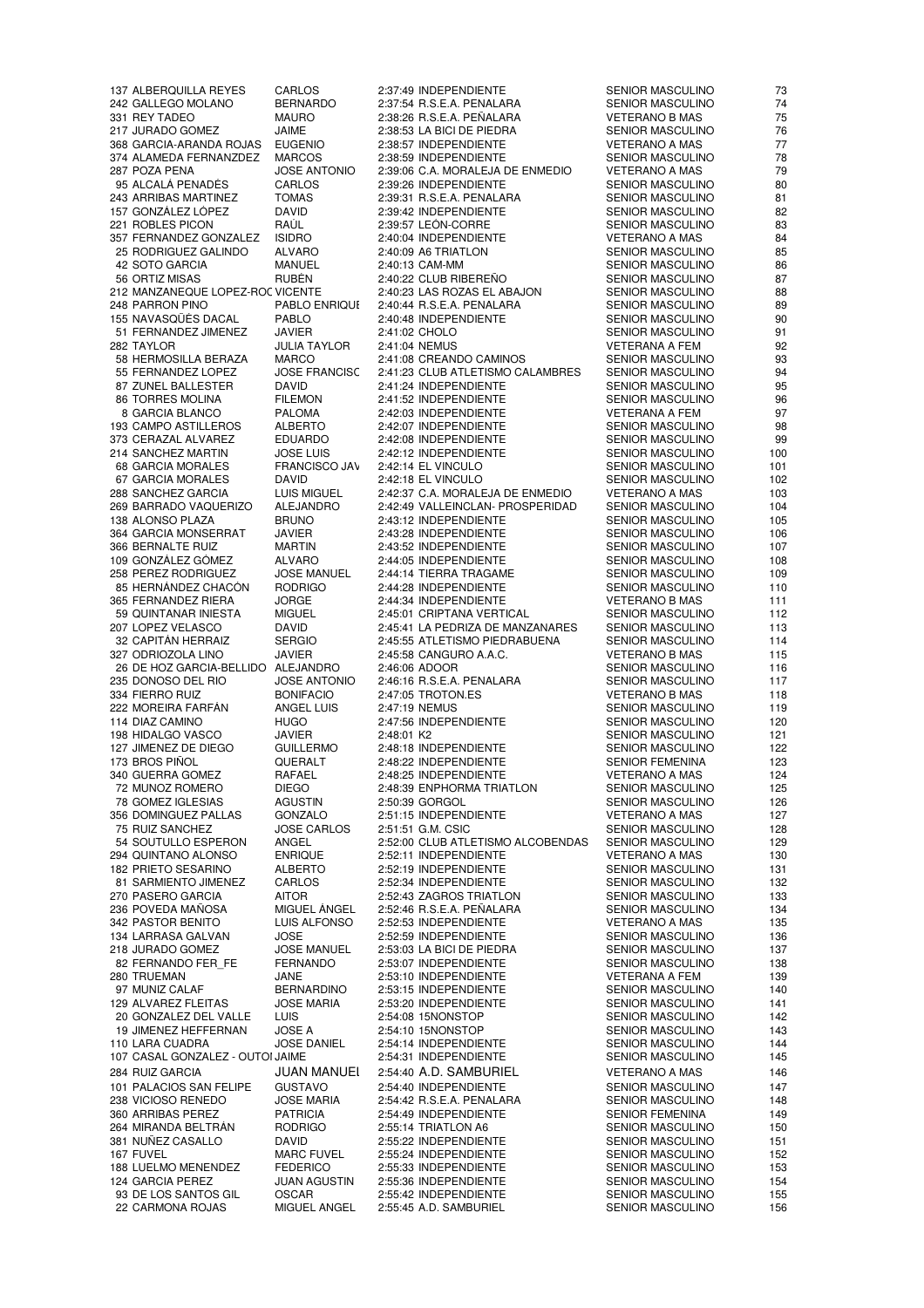MORALES SANCHEZ JESUS 2:56:27 INDEPENDIENTE SENIOR MASCULINO 158 DORSAL 52 2:56:57 CLUB ALPINO MADRILEÑO SENIOR MASCULINO 160 APARICIO GUIJARRO GUSTAVO 2:57:15 INDEPENDIENTE SENIOR MASCULINO 162 133 TORREGROSA GALLARDO ANTONIO 2:58:01 INDEPENDIENTE SENIOR MASCULINO<br>1976 CASTRO ORTIZ JESUS M. 2:58:03 INDEPENDIENTE SENIOR MASCULINO CASTRO ORTIZ JESUS M. 2:58:03 INDEPENDIENTE SENIOR MASCULINO 164 132 GUTIÉRREZ DE LA CONCE MANUEL JESÚS MORÁN PRIETO ANGEL LUIS 2:58:10 INDEPENDIENTE SENIOR MASCULINO 166 143 RIBERA GARCIA-RUBIO BORJA 2:58:33 INDEPENDIENTE SENIOR MASCULINO 167 PAMPLIEGA ADAN ISMAEL 2:58:39 LA VUELTA EL ESQUINAZO SENIOR MASCULINO 168 MARTINEZ GILABERT JAVIER 2:58:42 POR LIBRE SENIOR MASCULINO 169 CHARFOLE HERNANDEZ CRISTINA 2:58:45 A.D. SAMBURIEL VETERANA A FEM 170 GARCÍA LÓPEZ ANDRÉS 2:59:12 RADICALOH SENIOR MASCULINO 172 MASSÓ GONZALO 2:59:26 Q3´S SENIOR MASCULINO 173 94 ARROGANTE HUERTAS VICTOR 3:00:01 INDEPENDIENTE SENIOR MASCULINO 175<br>318 GARCIA GUERRA EDUARDO 3:00:07 INDEPENDIENTE VETERANO A MAS 176 299 ALEJANDRE MARTÍNEZ JAIME ALEJAND 3:00:21 INDEPENDIENTE VETERANO A MAS 177 LOPEZ CAMACHO MIRIAM 3:00:33 R.S.E.A. PEÑALARA SENIOR FEMENINA 178 RAMOS JAIME 3:00:51 INDEPENDIENTE SENIOR MASCULINO 179 HERREZUELO LOPEZ DAVID 3:01:04 LA BICI DE PIEDRA SENIOR MASCULINO 180 MAZARIAS MATEY JAVIER 3:01:06 FMM INDIVIDUAL SENIOR MASCULINO 181 DEL PINO GARCIA JUANJO 3:01:09 INDEPENDIENTE SENIOR MASCULINO 182 RABANAL TORRES JESUS 3:01:21 INDEPENDIENTE SENIOR MASCULINO 183 RUIZ CALVO PALOMA 3:01:49 RC TEAM VETERANA A FEM 185 MARCHENA ALONSO CARMEN 3:01:54 INDEPENDIENTE SENIOR FEMENINA 186 196 CAMPO ASTILLEROS MANUEL 3:02:12 INDEPENDIENTE SENIOR MASCULINO 187 27 MESTRE GALARZA RICARDO 3:02:14 ALA 14 SENIOR MASCULINO 188 MALDONADO MONTOYA RICARDO 3:02:16 CANAL SENIOR MASCULINO 189 HERVÁS JIMÉNEZ CARLOS 3:02:21 LA BICI DE PIEDRA SENIOR MASCULINO 190 RUIZ CALVO MARINA 3:02:30 RC TEAM SENIOR FEMENINA 191 RODEMACHER KYLE 3:02:44 INDEPENDIENTE SENIOR MASCULINO 192 DOMINGUEZ ANTONIO JUAN CARLOS 3:03:11 INDEPENDIENTE SENIOR MASCULINO 193 SALDAÑA VARELA MANUEL 3:03:15 ARROYOMOLINOS SENIOR MASCULINO 194 MARTIN GARCIA ANGEL 3:03:36 SPIDERNIKE SENIOR MASCULINO 196 136 GARCIA GOMEZ-SAENZ FERNANDEZ NUÑEZ JUAN CARLOS 3:03:58 INDEPENDIENTE VETERANO A MAS 198 40 CARABANCHEL SÁNCHEZ SERGIO RANERA LLAMAS DAVID 3:04:56 R.S.E.A. PEÑALARA SENIOR MASCULINO 200 NUÑEZ CASALLO DAVID 3:06:01 A.D. NEMUS SENIOR MASCULINO 202 375 LAZARO CAÑEDO-AROVEL JOSE MARIA 3:06:30 INDEPENDIENTE VETERANO B MAS 204 GÓMEZ MARTÍNEZ PEDRO 3:07:05 TIERRA TRAGAME SENIOR MASCULINO 205 328 LOPEZ LOPEZ FRANCISCO JAV 3:07:13 INDEPENDIENTE VETERANO B MAS 206 ARIENZA ARIENZA JAVIER 3:07:39 LEÓN-CORRE SENIOR MASCULINO 207 ESTELLÉS MARCOS DE LEÓNIÑIGO 3:07:48 INDEPENDIENTE VETERANO A MAS 208 DOMENECH GIRONI RAFAEL 3:08:23 R.S.E.A. PEÑALARA VETERANO B MAS 209 ARROYO ARROYO RAUL 3:08:29 INDEPENDIENTE SENIOR MASCULINO 210 MUÑOZ TABUENCA DAVID 3:09:38 INDEPENDIENTE SENIOR MASCULINO 211 CABALLERO SUÁREZ JUAN 3:11:29 SLAC COLLADO JERMOSO SENIOR MASCULINO 213 215 GÓMEZ ROLDÁN JORGE 3:11:38 K2 SENIOR MASCULINO 214 MARTIN ANTON MIGUEL ANGEL 3:12:27 ELDETATO SENIOR MASCULINO 215 GONZÁLEZ CASTÁN RICARDO 3:12:45 R.S.E.A. PEÑALARA VETERANO B MAS 216 SANZ DE DIEGO MARGARITA 3:12:48 INDEPENDIENTE VETERANA A FEM 217 CRIADO CARRASCO JOSE MIGUEL 3:12:50 LAS ROZAS EL ABAJON SENIOR MASCULINO 218 MATA COBOS FRANCISCO 3:12:55 INDEPENDIENTE VETERANO B MAS 219 MARQUEZ MOLINA ANGEL 3:12:58 INDEPENDIENTE VETERANO A MAS 220 BEDERA PÉREZ ELENA 3:13:11 INDEPENDIENTE VETERANA A FEM 221 MARTINEZ LOPEZ VICENTE 3:13:40 INDEPENDIENTE SENIOR MASCULINO 223 LOPEZ GARCIA JUAN ANTONIO 3:15:10 INDEPENDIENTE SENIOR MASCULINO 224 PALANCA ORDÓÑEZ SILVIA 3:16:08 R.S.E.A. PEÑALARA SENIOR FEMENINA 225 28 MONTOUTO GONZÁLEZ PÉREZ DURÁN PABLO 3:17:35 PATHO SENIOR MASCULINO 227 LEONOR LEONOR 3:18:26 R.S.E.A. PEÑALARA SENIOR FEMENINA 229 CAUDEPON AMENABAR ANDER 3:20:29 INDEPENDIENTE SENIOR MASCULINO 230 291 TÉLLEZ CARRASCP ENRIQUE 3:22:59 ESCUELA DEL CORREDOR, OBERO VETERANO A MAS 231 BAEZA LAGO JESÚS 3:23:41 INDEPENDIENTE SENIOR MASCULINO 232 224 CABRERA CARRETE ESTEBAN SAN MARTIN JOSE EMILIO 3:26:28 INDEPENDIENTE SENIOR MASCULINO 234 183 ESTEBAN SAN MARTIN DAVID 3:26:30 INDEPENDIENTE SENIOR MASCULINO 235 CABREJAS ARTOLA JESUS 3:26:57 INDEPENDIENTE SENIOR MASCULINO 236 CASTILLA RODRIGUEZ JOSE MARIA 3:27:22 INDEPENDIENTE VETERANO B MAS 238 GONZÁLEZ GARCÍA DANIEL 3:28:05 INDEPENDIENTE SENIOR MASCULINO 240

ROBIN 2:56:55 INDEPENDIENTE VETERANO A MAS 159<br>2:56:57 CLUB ALPINO MADRILEÑO SENIOR MASCULINO 160 363 VALUE 2:58:48 INDEPENDIENTE<br>353:12 RADICALOH 172 SENIOR MASCULINO 172 WOSSNING THOMAS 2:59:52 SEBATHOM SENIOR MASCULINO 174 3:00:07 INDEPENDIENTE 3:01:38 DANPRIX<br>1999 - SENIOR MASCULINO 1999 - SENIOR MASCULINO 1999<br>SENIOR ALGENIA NEERANA A FEMI 3:03:21 INDEPENDIENTE 3:05:03 INDEPENDIENTE VETERANO A MAS 201 3:06:03 TIERRA TRAGAME 3:10:14 SAN AGUSTIN DEL GUADALIX SENIOR MASCULINO<br>3:11:29 SLAC COLLADO JERMOSO SENIOR MASCULINO 3:13:37 INDEPENDIENTE 3:17:49 INDEPENDIENTE 10 3:27:27 INDEPENDIENTE SENIOR FEMENINA 239

 COPADO SÁNCHEZ ANTONIO 2:55:49 INDEPENDIENTE SENIOR MASCULINO 157 SENIOR FEMENINA SENIOR MASCULINO